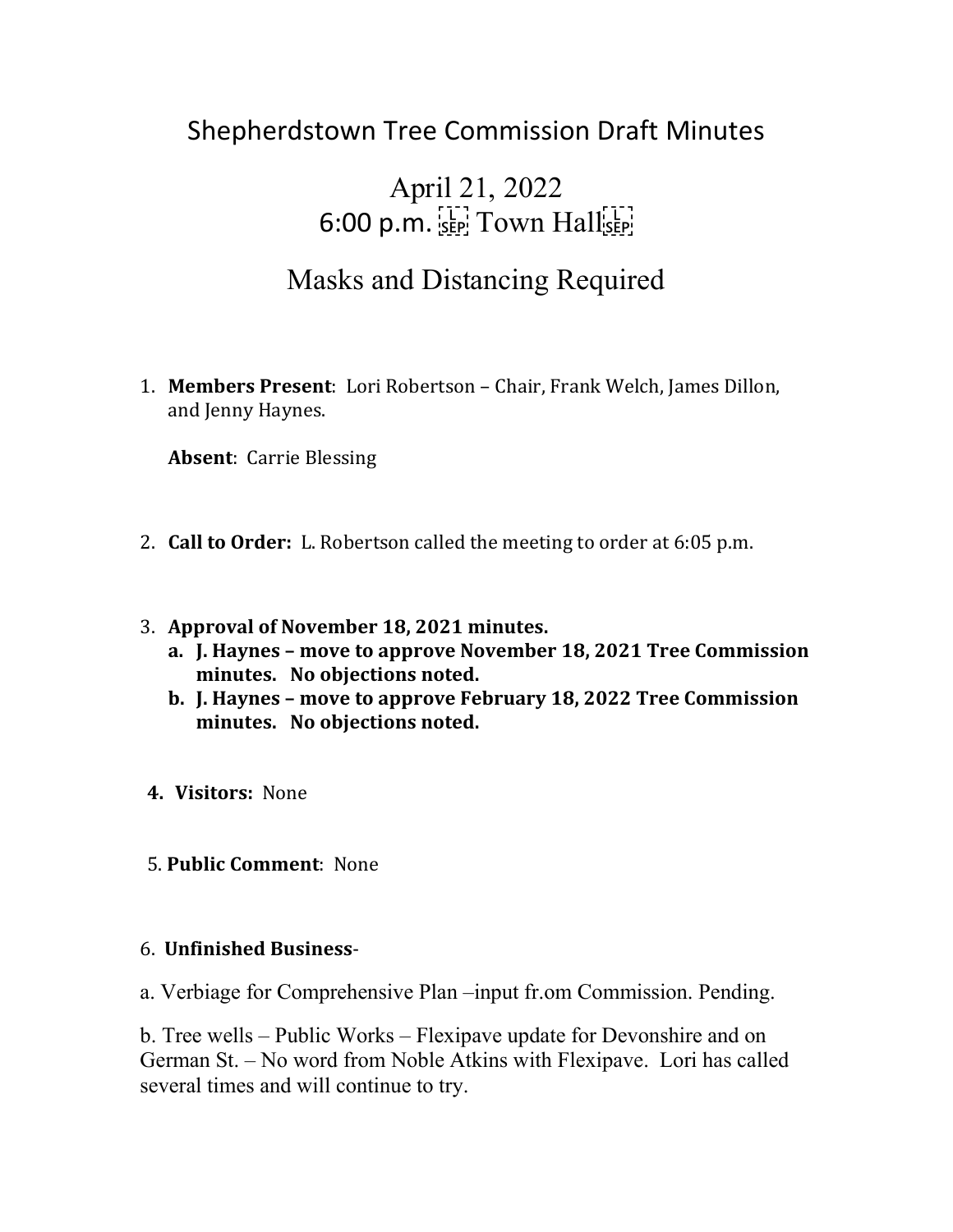c. Monarch Way Station – Book Mark the Park is Saturday, May  $18<sup>th</sup>$ .

d. HOLD DUE TO COVID - Suggestion to have Bartlett give us a quote to clear the bowl in Rumsey Park with a brush-cutter. Then plant a large White oak (red foliage in the fall) or a Chinkopin Oak and keep the bowl clear. Put a large circle around the tree for water to pool to keep it moist.

e. Sage Place – James suggested planting perennial evergreen plugs in 1-2 years – Eastern Star Sedge. Trimming quotes from Viking and Bartlett for the fall. Keep on agenda. There are 9 trees to maintain – have Bartlett do 5 trees this Spring.

f. Tree City–We received a Wildfire Black Gum will replace a poor Redbud on E. German St., Lori to tag. Decided the both redbuds are bouncing back and will place the new tree in front of the Lutheren Parrish Hall across from Town Hall. DONE

g. SU hill –planting in the fall of 2022 – Black Chockberry. Start with the first set of trees. James to order them.

h. Very Large dead pine tree in Rumsey Park to the left of the new Redbud trees. Scheduled –not done yet. DONE

i. Historic Shepherdstown – back parking lot of the Entler Hotel – dead tree – need quote – Scheduled for next week.

j. Jennifer update – will be cutting the daffs, trim the roses. FRANK – will trim the tree by Amy Childress.

k. Paul Davis – tree in front of his home-mostly dead – 111 N. Mill St. Scheduled for next week. DONE

l. Tree Inventory – we need to know what the ROW is in the alleys – ask Frank and Chazz.

m. Hani M-Saleh – 208 W. High St. trim off home and parking area – need to schedule. DONE

n. Rachel Heller – 107 N. Mills St. – large Maple dying – concerned about a limb falling on home. Scheduled for next week. DONE

o. Trim 210-214 W. German - DONE